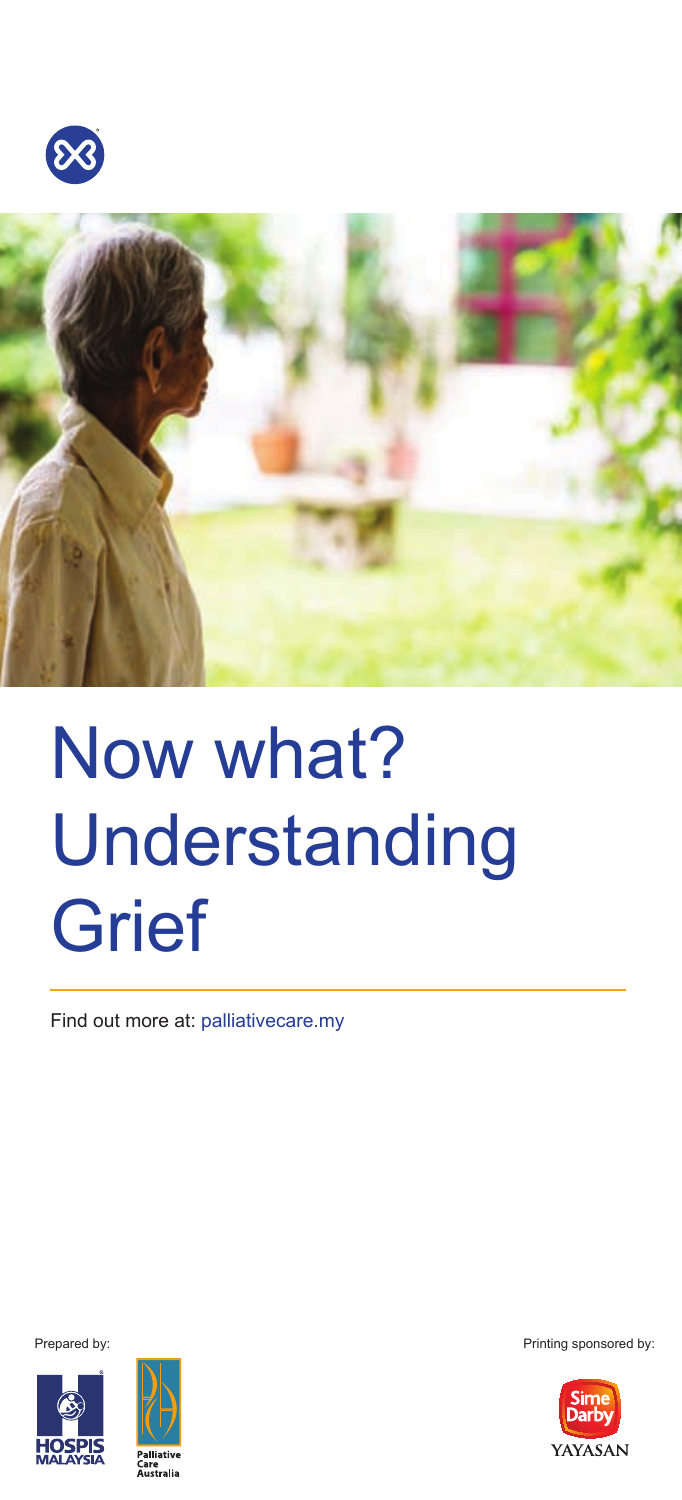# **What is grief?**

Grief is how we respond when we experience loss. Grief is a normal, natural and inevitable response to loss and it can affect every part of our lives.

Grief can seem like a roller-coaster ride with ups and downs, or it may feel like we are being battered about like a little boat in a storm. Sometimes it can seem overwhelming and frightening. Grief allows us to gradually adjust to our loss and find a way of going on with our life without the person who has died.

# **What does grief feel like?**

Everyone experiences grief in their own way. There is no 'correct' way to grieve, and no way to 'fix it'.

*Feelings* – We may experience intense feelings such as shock, chaos, sadness, anger, anxiety, disbelief, panic, relief, or even numbness.

Some people are fearful as they are adjusting to a loss that they may forget or lose connection with the person who has died, or may even feel disloyal.

*Thoughts* – We may experience confusion and find it diffcult to concentrate. It is not unusual for people to have 'extraordinary experiences' such as dreams of the person who has died or to have a sense of their presence. Mostly these are comforting and help us feel close to the person who has died.

We may think we will never get over this, or that we are going crazy. We may think that it is all too hard and wish we were with the person who has died. This is an expression of our pain and sadness.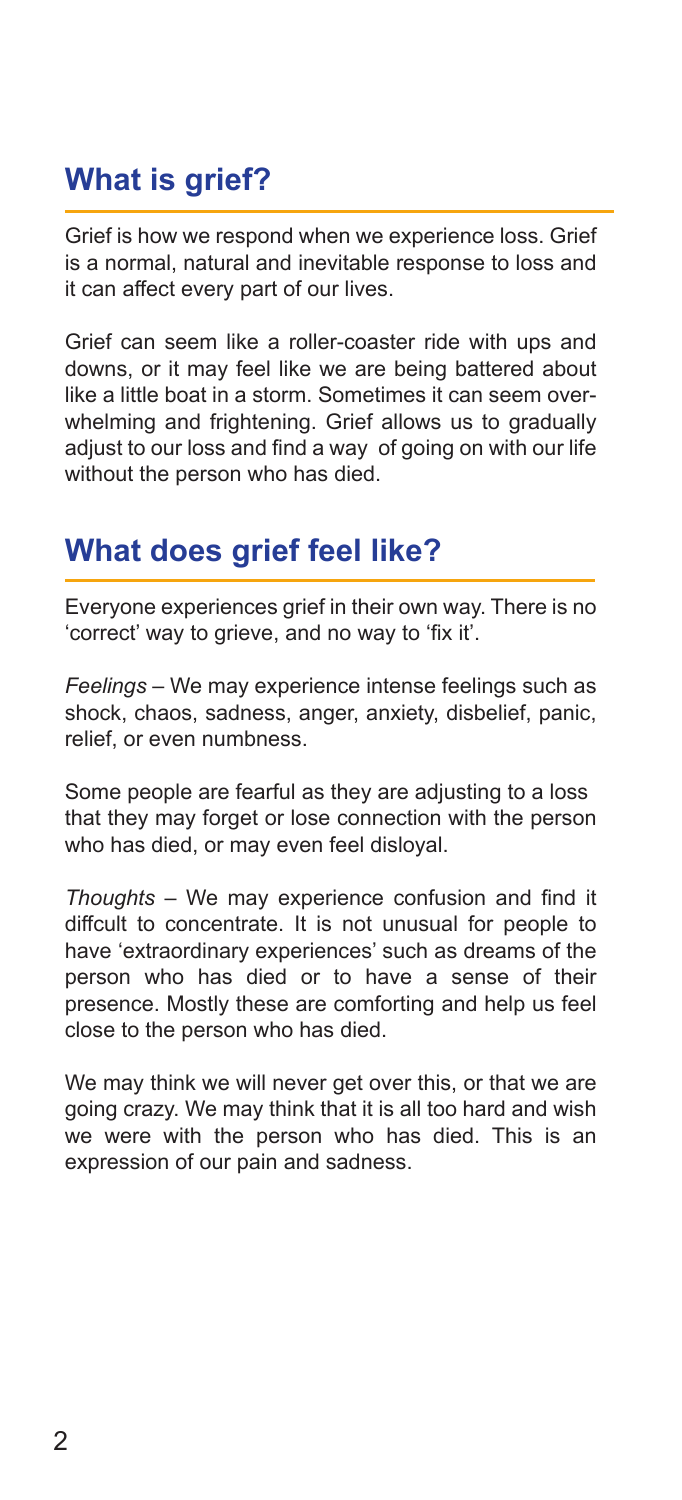*Physical reactions* – Sometimes we may have trouble sleeping. Grief can also lead to physical symptoms such as tiredness, loss of appetite, nausea or pain. If these symptoms persist, check with your doctor to exclude other causes.

*Relationships* – Relationships can be affected. Sometimes we will be preoccupied or tense, or feel disinterested in other people and things.

*Behaviours* – We may experience lethargy or overactivity, pay little attention to self-care, sleep a lot, desire to resort to alcohol or non-prescribed drugs and other potentially harmful behaviours.

*Beliefs* – Our beliefs about life may be challenged. Often grieving people wonder why this has happened to them.

*When our son died, we got counselling for the girls. Counselling helped the girls deal with all the issues they had and move on with their lives. My older daughter took two and a half years to deal with her loss and my younger daughter went to about 10 counselling sessions and she was able to deal normally with her loss.*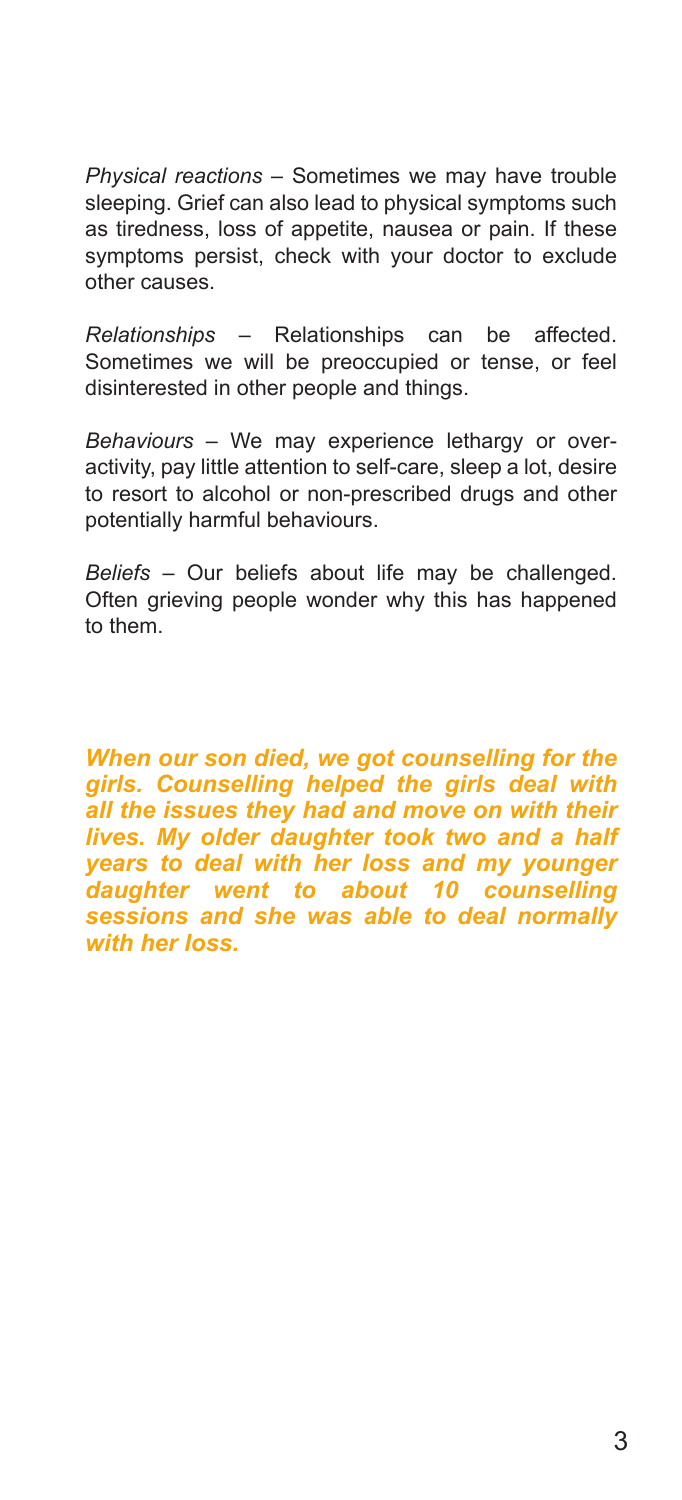# **How long will it take?**

Grief has no timeline. It is not unusual for grief to be felt over an extended period of time, even for many years. At first, people tend to feel grief more strongly. As time passes, we learn to manage the grief.

We may think we will never get over this, or that we are going crazy. We may think that it is all too hard and wish we were with the person who has died. This is an expression of our pain and sadness.

Sometimes, after a period of feeling good, we find ourselves experiencing sadness, despair or anger. This is often the nature of grief, up and down, and it may happen over and over.

Life will eventually have meaning again, although our loss will always be part of us.

## **How do we grieve?**

Everyone grieves in their own way. There is no right or wrong way to grieve. Some people express their grief in private and do not show it in public. We do not always know how people are grieving simply by what we see.

Some people want to express their grief through crying and talking. Others may be reluctant to talk and prefer to keep busy. Members of the same family can grieve differently. People may behave differently at different times.

It is important to respect each other's way of grieving.

*Our motto became 'Take one day at a time'. It was an old cliché, but boy it really helped us to get through a lot of dark days. Three years on, we feel we continue to heal and that our love for her keeps us on track.*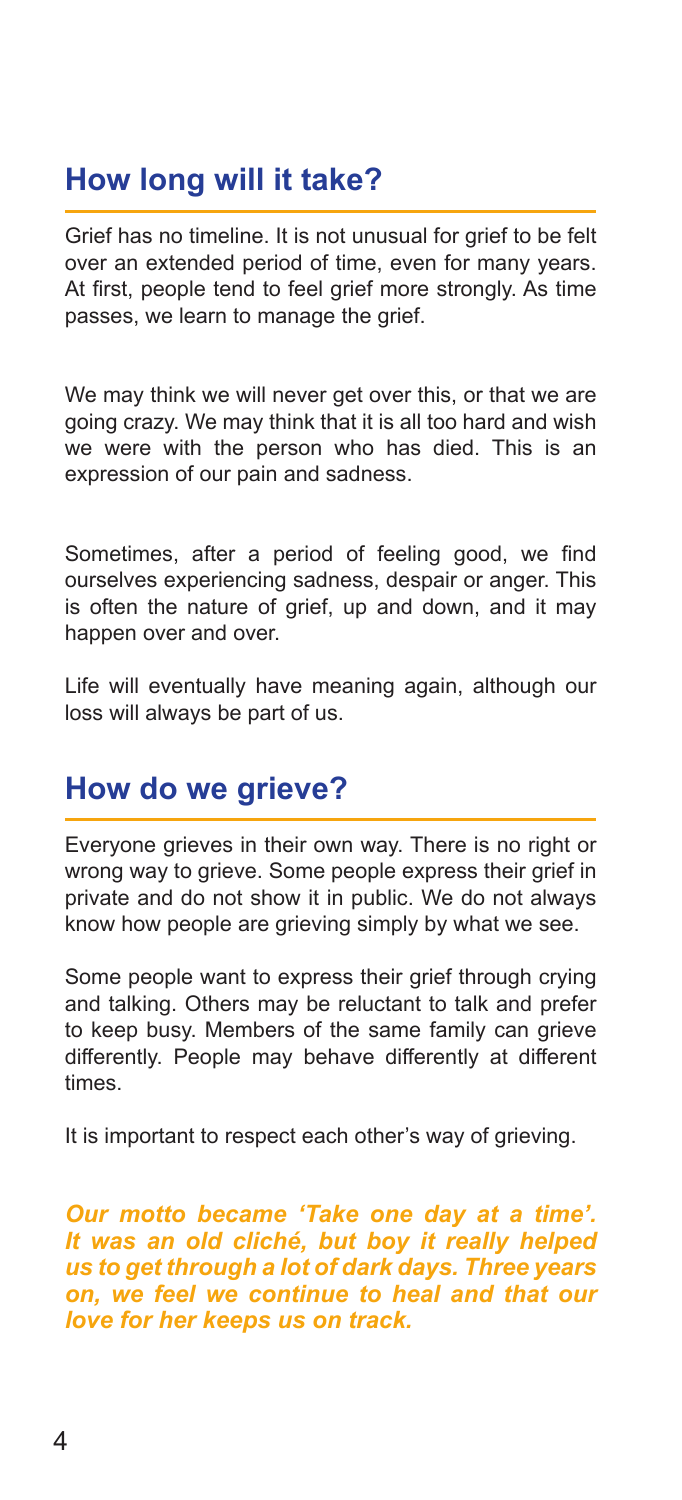# **Helping yourself**

Grief is like a journey to an unknown destination that you cannot control or plan. Here are some suggestions for getting through the diffcult times. Remember though, that you will grieve in your own way.

#### **Privately and personally**

You may sometimes prefer to keep your thoughts and feelings to yourself:

- try not to make big decisions too soon
- create a memorial do or make something to honour the person who has died
- continue the relationship with the person who has died by talking to them, looking at photos, visiting special places
- develop your own rituals light a candle, listen to special music, make a special place to think
- allow yourself to express your thoughts and feelings privately - keep a journal, draw, collect photos
- exercise do something with your pent-up energy, walk, swim, garden
- draw on religious and spiritual beliefs if this is helpful
- read about other people's experiences find books and articles
- think about some self-care ideas such as meditation, massage or aromatherapy.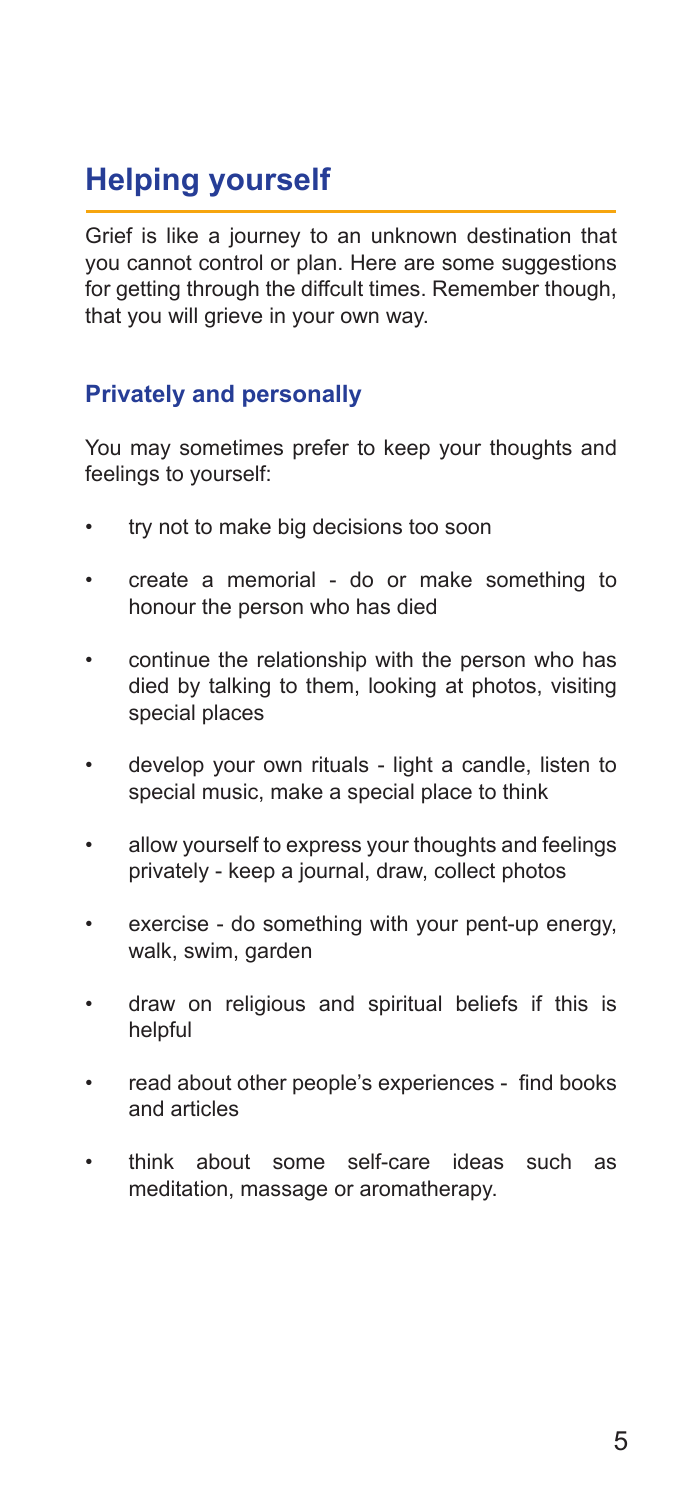#### **With other people**

Sharing with other people can reduce the sense of isolation and feelings of loneliness that come with grief:

- allow people to help you–you will be able to help someone else at another time
- talk to family and friends–sharing memories
- consider joining a support group
- don't feel you must grieve all the time try somethings you enjoy as well, when you feel up to it
- talk with a counsellor to focus on your unique situation.

Being a carer for someone with a life-limiting condition can be quite isolating and exhausting. After the person has died, you may find it very diffcult to reintegrate into work, groups, clubs or activities you previously enjoyed. Inviting a friend or volunteer to accompany you the first few times may make it a little easier.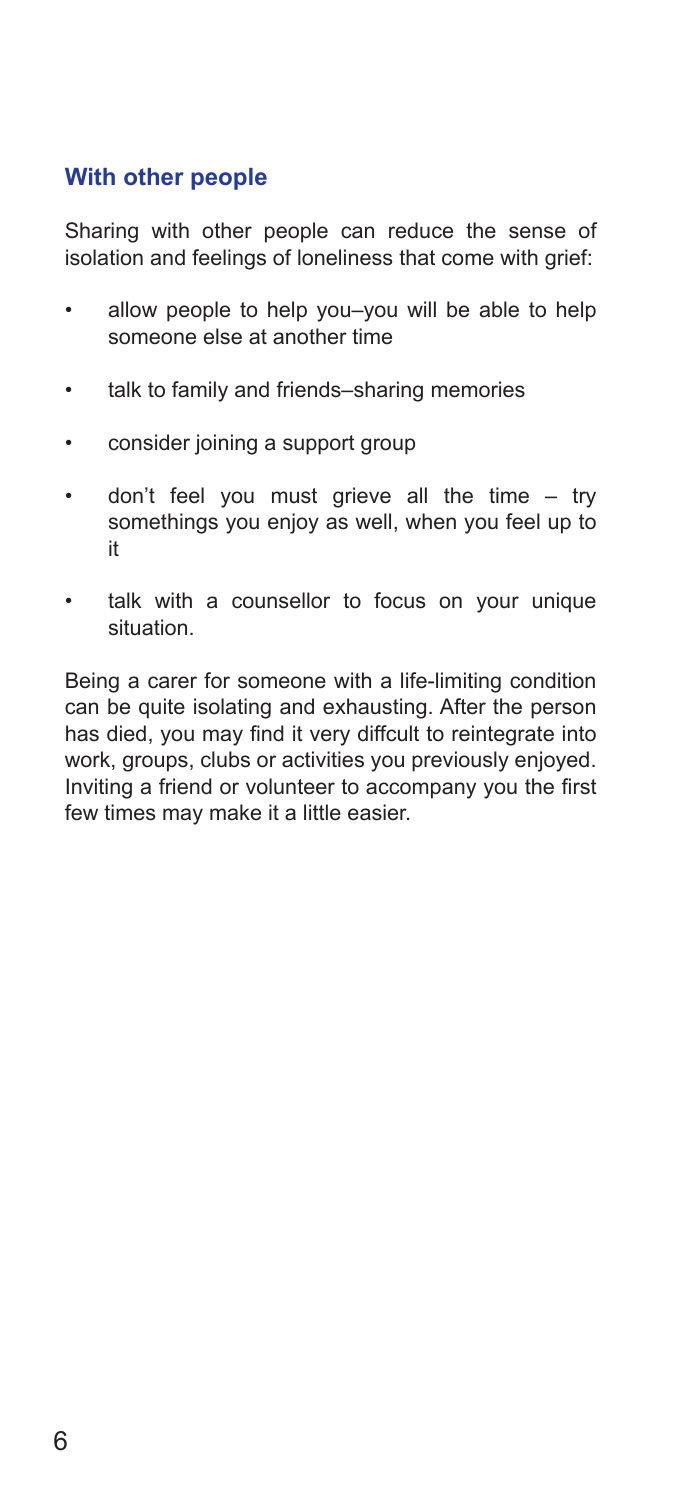# **Helping others**

No one can take away the pain and sadness of grief, but knowing that people care is comforting and healing for grieving people. You cannot fix it, but you can help.

Here are some suggestions for things that might help:

- consider joining a support group
- don't feel you must grieve all the time try somethings you enjoy as well, when you feel up to it
- talk with a counsellor to focus on your unique situation.
- keep in touch and be prepared to just listen
- be open in showing your concern and care
- help in practical ways
- express your sorrow about their loss
- talk about the person who has died use their name if culturally appropriate
- remember that many people may be grieving, including children, grandparents, friends
- make contact again, even if there was no response the first time – sometimes people will want to talk and sometimes they won't
- share memories and stories
- remember and acknowledge birthdays, death days, anniversaries and other special days.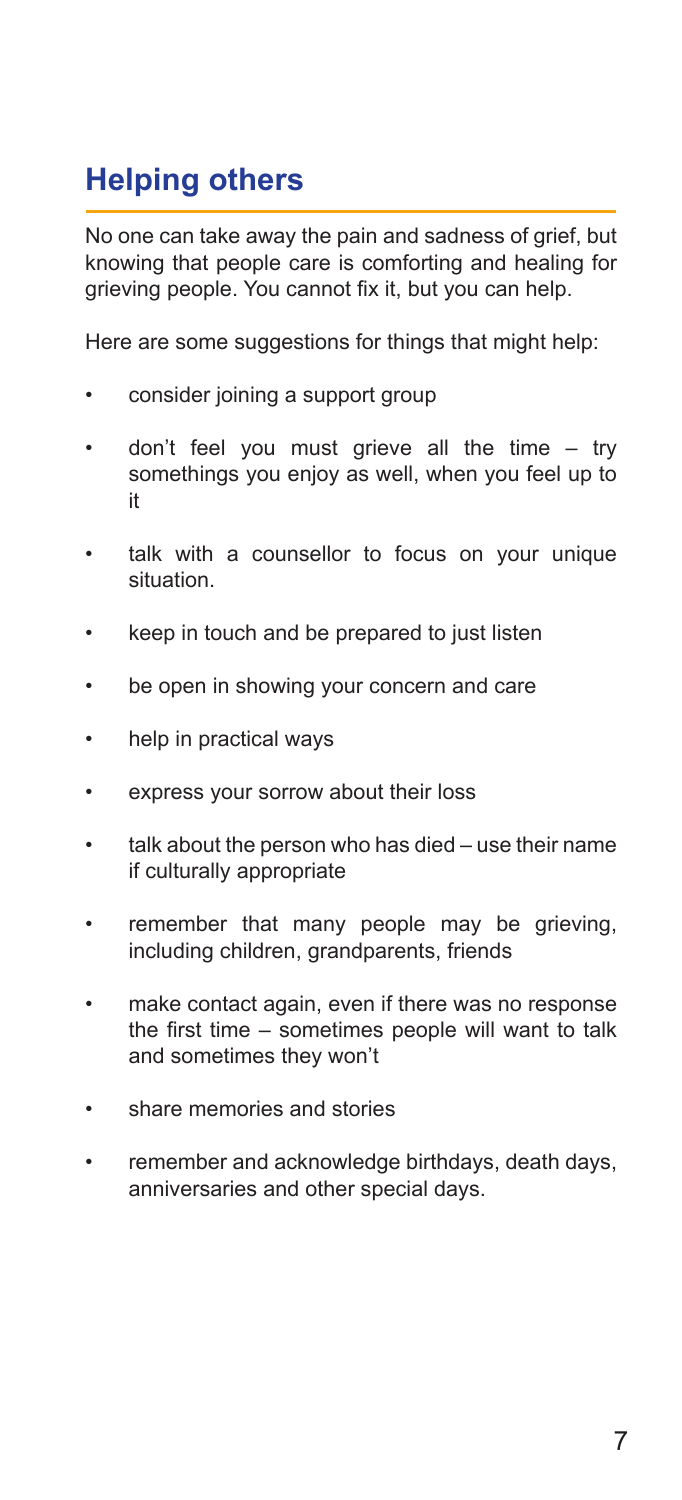Sometimes, there are things that are not helpful, these might include:

- avoiding people who are grieving
- taking anger personally often it is simply an expression of pain and grief
- saying 'I know how you feel', everyone feels differently
- telling them they 'should' be grieving in a certain way
- changing the subject or trying to cheer them up
- not using the name of the person who has died for fear of reminding them - they won't have forgotten
- trying to find something positive in the death
- making suggestions to 'replace' the person who has died.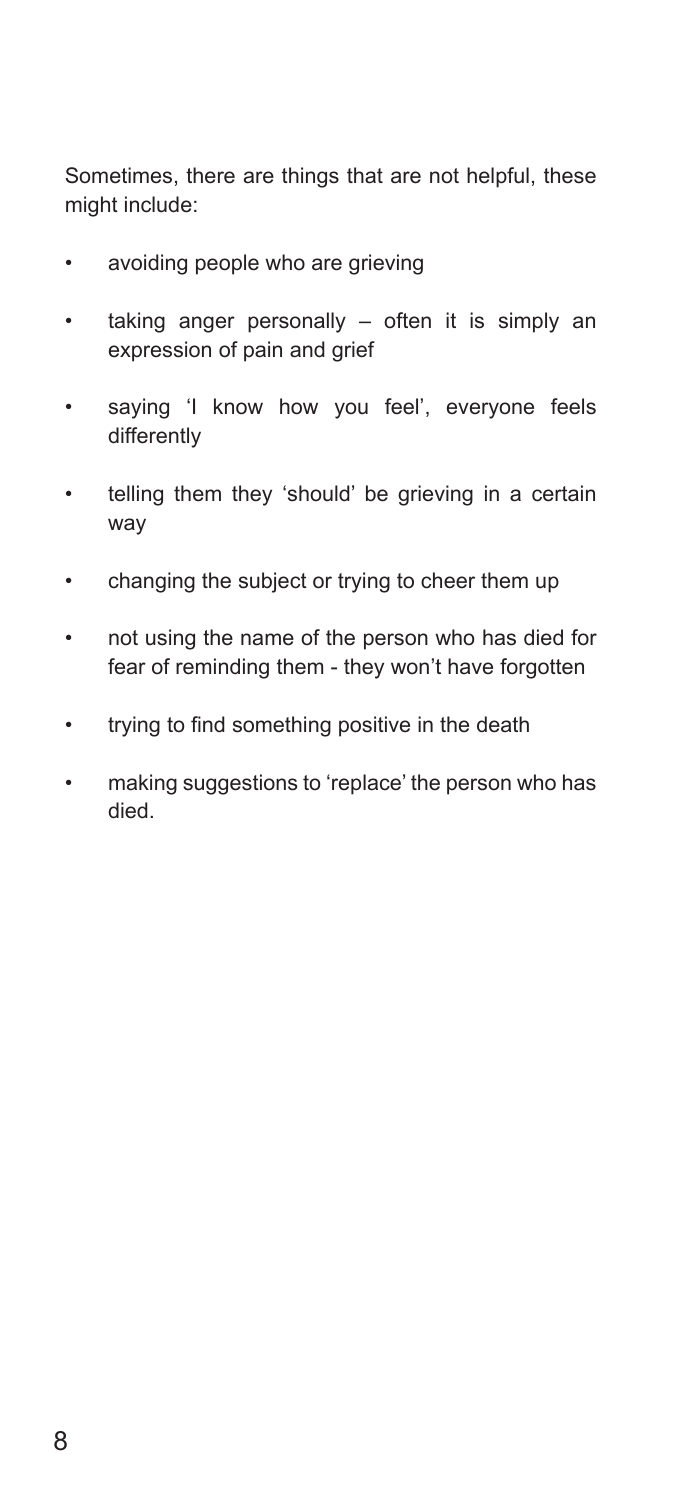Use your judgement. If you are really worried about someone, ask them if they think they are doing okay.

If you make a mistake, it's never too late to say sorry. If possible, don't allow friendships and relationships to become strained.

Finally, don't allow your inability to fix it stop you from reaching out to a grieving person and don't underestimate the value of ordinary human kindness.

*The palliative care service provided wonderful support for me when my husband was dying. After he died, I could continue talking to the palliative care service providers for support. With their help, I was able to face my grief and gradually start doing the things I had enjoyed doing before my husband became ill. But even with this help, it was a lot of hard work, some days good, some days bad.*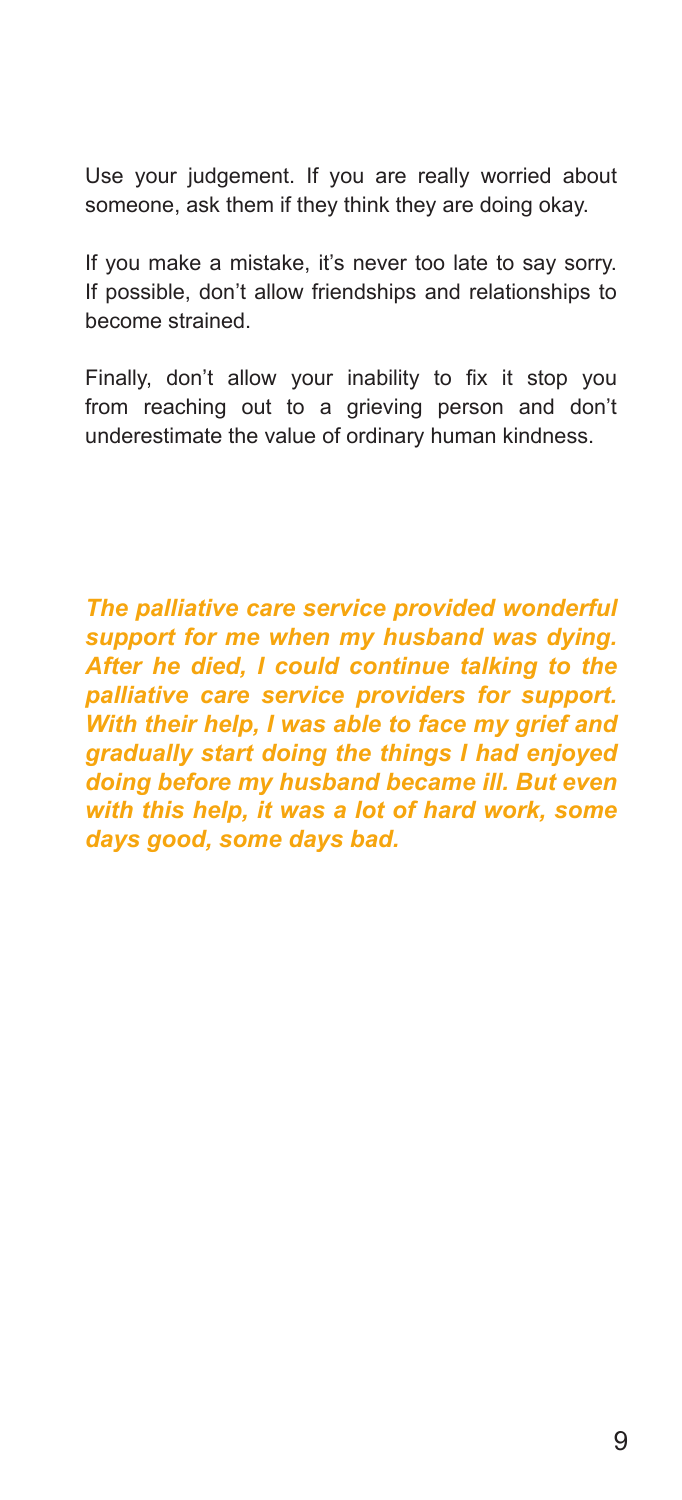# **Feeling overwhelmed?**

Sometimes, we may need to seek help. Counselling is one option, or you might consider joining a support group.

Although the experience of grief is a normal and inevitable part of life, for some people it can be very distressing. If this happens, professional help is recommended.

Some signs that you may need to seek professional help include:

- a strong sense of meaninglessness that persists over time
- high levels of insomnia
- inability to carry on previous relationships
- deep yearning or searching for the person who has died
- deep depression or anxiety
- thoughts of self harm or harm to others.

# **Where can I find more information?**

#### *palliativecare.my*

This website has a number of information resources available for download or in hard copy:

*What is palliative care?* – This brochure explains what palliative care and end of life care is about.

*What can I say – What can I do?* – When someone I know is living with a life-limiting condition – strategies for making a difference to help you help someone you know who is living with a life-limiting condition.

*Facts about morphine and other opioid medicines*  – information on the facts and myths about medicines used in palliative care.

*Asking questions can help* – a booklet with a list of questions you may wish to ask when you are seeing a member of the palliative care team. This question list helps you get the information you want about palliative care and your illness.

*About the process of dying* – a brochure that guides you through what happens when someone is dying.

*Advance care planning* – A brochure to guide you as you complete an advance care plan so that your wishes for care at the end of life are known.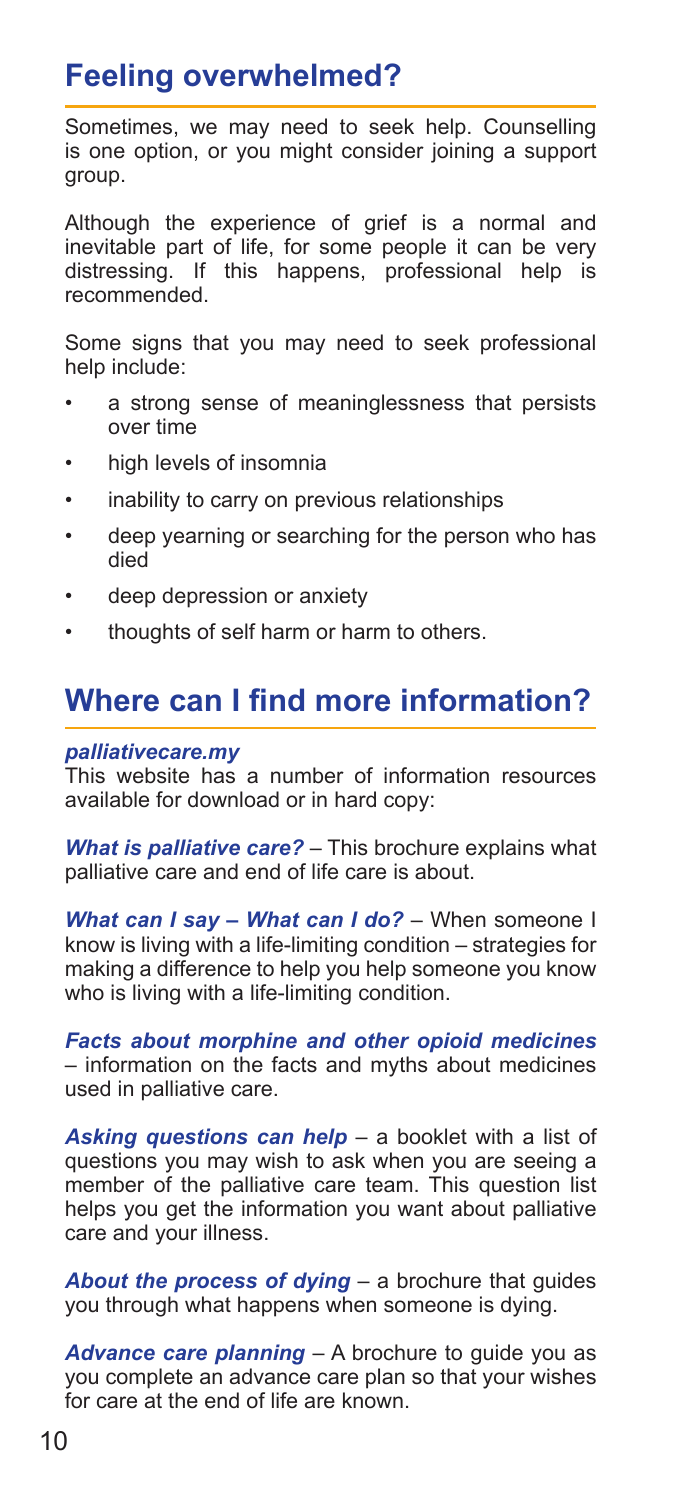### **Several organisations provide information or telephone counselling:**

**Alzheimers Disease Foundation Malaysia** 03-7956 2008/ 03-7958 3088

**Befrienders**  03-7956 8144/ 03-7956 8145

**Breast Cancer Welfare Association** 03-7954 0133

**Cancerlink Foundation** 03-7956 9499

**Malaysian Mental Health Association** 03-7782 5499

**Majlis Kanser Nasional (MAKNA)** 03-2162 9178

**National Kidney Foundation of Malaysia** 03-7954 9048/ 03-7954 9049

**National Stroke Association of Malaysia (NASAM)** 03-7956 4840

**The Malaysian AIDS Council** 03-4045 1033

**Ti-Ratana Welfare Society** 

03-7988 1818